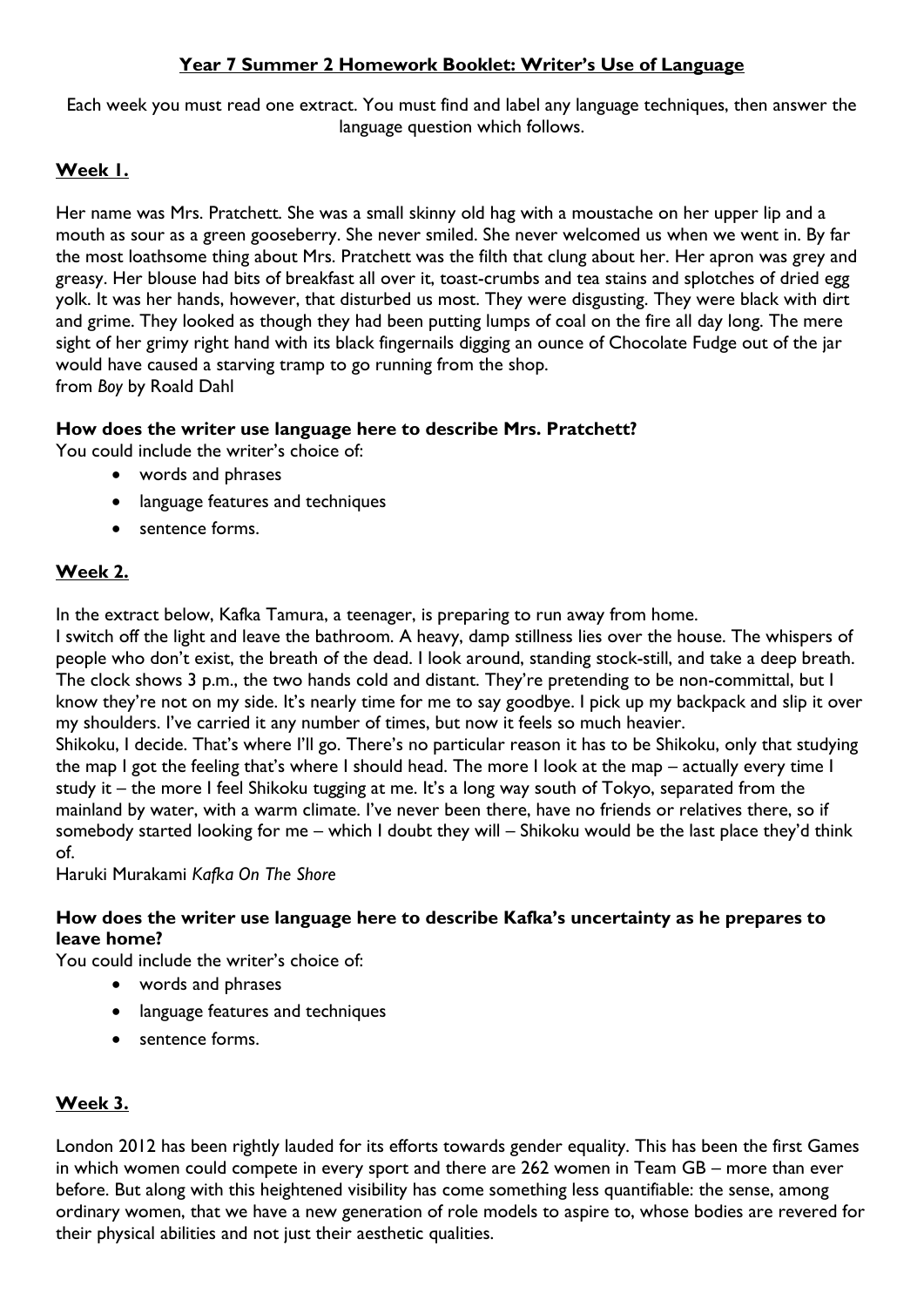Our screens have been filled not with the usual diet of size-zero actresses and surgically enhanced reality TV stars but with women who are proud to look powerful, who have muscles and who aren't afraid to sweat and pant their way to a gold medal. And although many of these female athletes have been seen making small concessions to individual style – nails painted with a union flag or hair spritzed with glitter – we come away knowing that the way they look is secondary to how they perform. It is hard to remember a time when women were given such a resoundingly positive message. After all, outside the Olympics, only 5% of media coverage is dedicated to female sports.

### **How does the writer use language here to describe how London 2012 was positive for women?**

You could include the writer's choice of:

- words and phrases
- language features and techniques
- sentence forms.

# **Week 4.**

They went to the Moon, but ended up discovering the Earth. The crew of Apollo 8 were the first people to leave Earth's orbit and pass behind the far side of the Moon. They had been drilled and trained for just about every eventuality, save one – the awe-inspiring sight of seeing our own planet hanging over an empty lunar horizon.

It later became known as "Earthrise" and the image of the world rising in the dark vastness of space over a sun-lit lunar landscape became an iconic reminder of our lonely planet's splendid isolation and delicate fragility. The image was captured during Christmas Eve 1968. It was an image that would eventually launch a thousand environmental movements, such was its impact on the public awareness.

For the first three orbits, the crew had their backs to the Earth as it re-appeared over the lunar horizon and did not see the iconic view that would change their lives. It was only on the fourth orbit that one of the men turned round and saw the spectacle for the first time. "Oh my God! Look at that picture over there! Isn't that something?" he said, his words captured for posterity on the on-board tape recorder. They quickly scrambled for a camera. It is the resulting photographs that became the iconic images of the environmental movement.

#### **How does the writer use language here to describe the excitement of seeing the earth for the first time?**

You could include the writer's choice of:

- words and phrases
- language features and techniques
- sentence forms.

## **Week 5.**

Exploration today is a dying art. The new feats are often about endurance as much as discovery. Firsts are ever more specialist and technically defined - first successful dive at the north pole (Joseph MacInnis), first person to jetpack across the English Channel (Yves

Rossy), oldest woman to climb Everest (Tamae Watanabe).

So is there anything left to do? Something combining that potent mix of danger, novelty and a clearly defined natural barrier to overcome.

Paul Rose, vice-president of the Royal Geographical Society, agrees that most of the "blockbusters" have gone. But a huge number of unclimbed peaks and never frequented areas in Greenland, Antarctica and elsewhere remain. "It's one of the beauties of being alive - we can float down a bit of river or walk across a bit of desert where no-one has ever been," Rose says. "It's not Everest. But these days anyone can get to the top of Everest, given enough money."